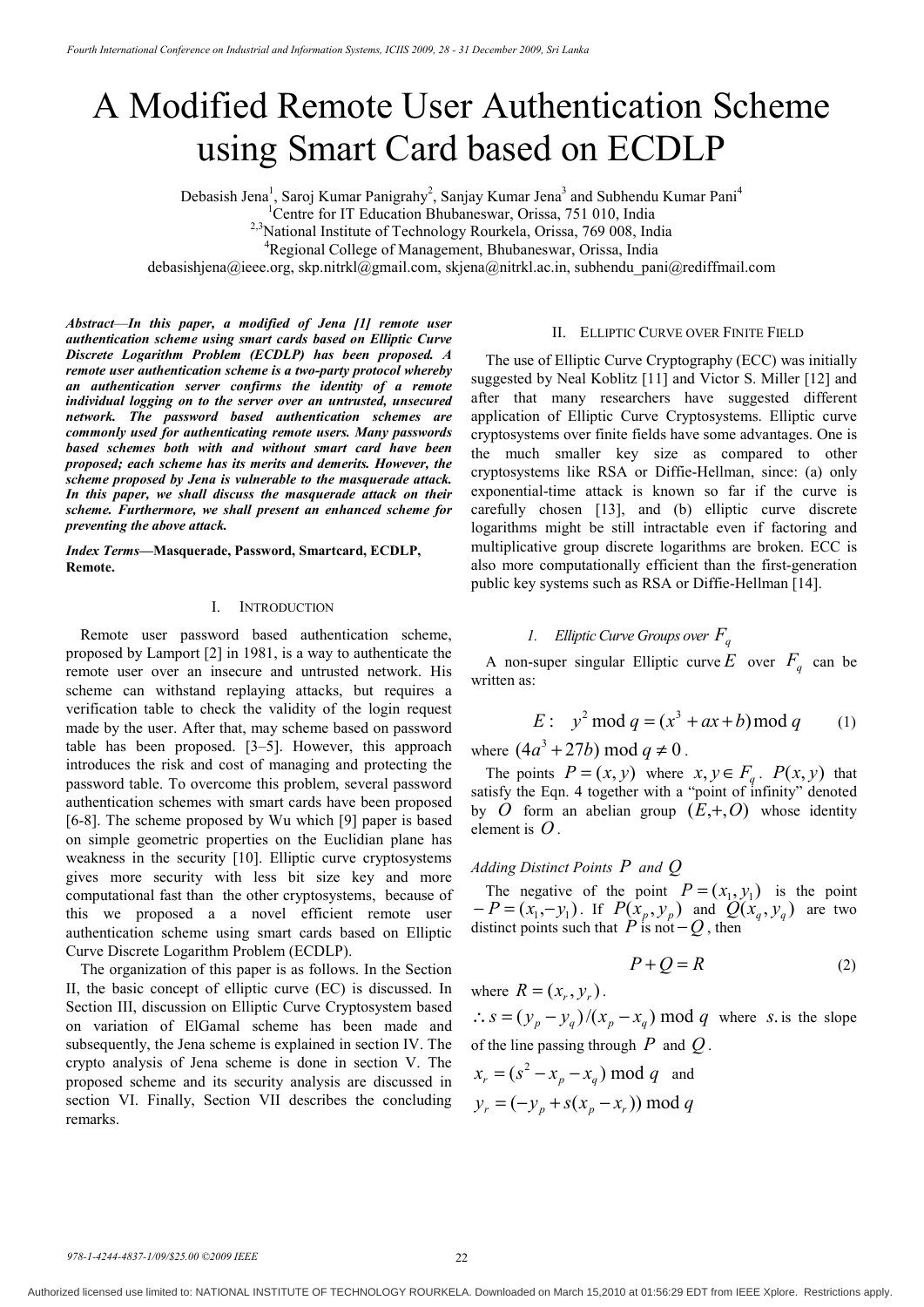*Doubling the Point P* Provided that  $y_n$  is not 0,

$$
2P = R(x_r, y_r)
$$
  
\n
$$
\therefore s = ((3x_p^2 + a)/(2y_p)) \mod q
$$
  
\n
$$
x_r = (s^2 - 2x_p) \mod q \text{ and}
$$
  
\n
$$
y_r = (-y_p + s(x_p - x_r)) \mod q
$$
 (3)

The elliptic curve discrete logarithm problem is defined as follows [15].

*Definition 1:* Let *E* be an elliptic curve over a finite field  $F_q$  and let  $P \in E(F_q)$  be a point of order *n*. Given  $Q \in E(F_a)$ , the elliptic curve discrete logarithm problem is to find the integer  $d \in [0, n-1]$ , such that  $Q = dP$ .

#### III. EC CRYPTO SYSTEM BASED ON ELGAMAL

Suppose Alice wishes to send a message *M* to Bob. First, she imbeds the value  $M$  onto the elliptic curve  $E$ , i.e. she represents the plaintext *M* as a point  $P_m \in E$ . Now she must encrypt  $P_m$ . Let  $d_B$  denote Bob's secret key. Alice first chooses a random integer *k* and sends Bob a pair of points on  $E$  :

$$
(C_1, C_2) = (kG, P_m + k(d_B G))
$$

To decrypt the cipher text, Bob computes  $C_2 - d_R(C_1) = P_m + k(d_RG) - d_R(kG) = P_m$ 

### IV. JENA SCHEME

In this section, we present Jena proposed remote user authentication scheme using smart cards based on ECDLP. We discuss three phases of Jena proposed scheme, namely registration phase, login phase and authentication phase. When a legal user wants to login the computer system, he/she has to insert his/her smart card into the login device and keys in his/her identity and password.

The notations used throughout in this paper is as follows:

- *U* Remote user
- *ID* the identity of the remote user
- *PW* the password corresponding to the registered identity
- AS the authentication server
- *f (.)* a cryptographic one way hash function
- *SID* Shadow Identity
- *IS* identity string that includes name, unique number etc

## *1. Registration Phase*

Initially the curve domain parameters  $(q, FR, a, b, G, n, h)$  must be agreed upon by both the *U* and the  $AS$ , where  $q$  is the field order,  $FR$  is the field representation for  $F_q$ ,  $G$  is the generator group,  $n$  is a large prime, and  $h$  is the division of  $N$ , the order of  $E(F_a)$  to *n*. Here *AS* must have a key pair suitable for elliptic curve cryptography, consisting of a private key  $d<sub>s</sub>$  (a randomly selected integer in the interval  $[1, n-1]$ ) and a public key  $Q$  where  $Q = d_s G$ .

Initially the new user  $U$  submits his/her identity  $ID$  to the system for registration... The *AS* calculates the password *PW* as follows.

$$
PW=d_sID
$$

The registration centre issues a smart card which contains the public parameter  $(f, n, G, Q)$ , where *f* is a one way function. The registration centre is also delivered *PW* to the user through a secure channel. The smart cards possessed by all users will contain the same data and functions i.e.  $(f, n, G, O)$ .

# *2. Login Phase*

Upon login,  $U$  attaches is smart card to his/her input device. Then he/she convert his/her identity into a point on EC, i.e., *ID* . Then he keys his *ID* and *PW* to the device. The smart card will perform the following operations:

- Select *r* randomly between  $[1, n-1]$
- Compute  $C_1 = rID$
- Compute  $t = f(T \oplus PW) \mod n$  where *T* is the current date and time of the input device.
- Compute  $M = tID$
- Compute  $C_2 = M + rPW$

Send a message *C* consists of  $(ID, C_1, C_2, T)$  to the authentication server.

#### *3. Authentication Phase*

Upon receive of message *C* , *AS* authenticate the login user as follows :

Let  $\overrightarrow{AS}$  receive the message  $\overrightarrow{C}$  sent from  $\overrightarrow{U}$  at  $\overrightarrow{T}$ , where  $T'$  is the current date and time of the system

Test the validity of *ID* . If the format of the *ID* is incorrect, then the *AS* reject the login user.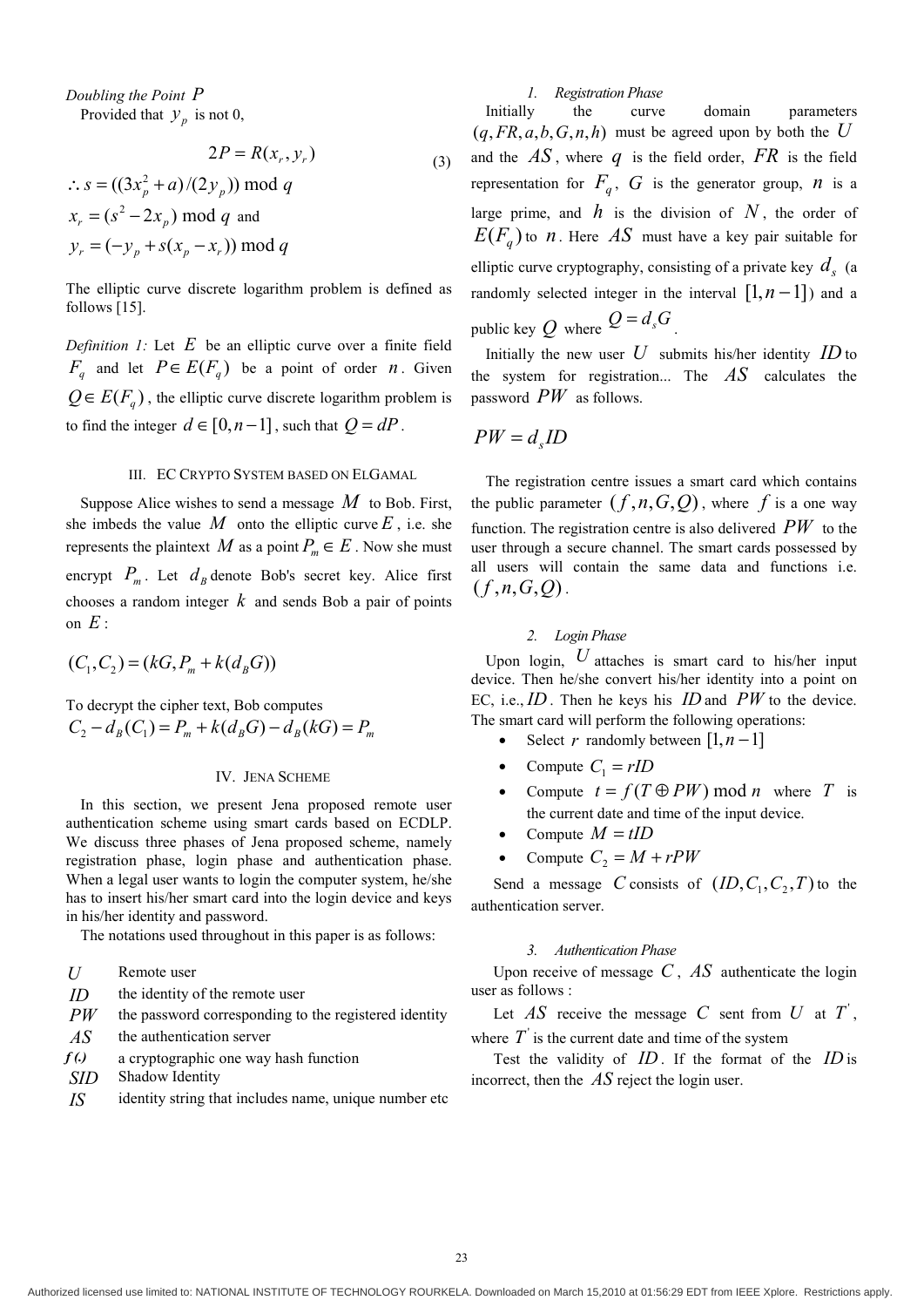Test the time interval between  $T$  and  $T'$ . If  $(T-T) \geq \Delta T$ , where  $\Delta T$  denotes the expected legal time interval for transmission delay, then *AS* reject the login user.

If  $(C_2 - d_s C_1) = M$  where  $M = tID$ , then the *AS* accept otherwise reject the login user.

## V. SECURITY ANALYSIS

The scheme proposed by Jena is vulnerable to masquerade attack. Suppose that a user  $U_m$  wants to masquerade other legal users. She/he submits her/his  $ID_m$  to the remote server for registering to be a legal user. The remote server will responses  $PW_m$ , and a smart card for  $U_m$ , after the identity is identified. Now,  $U_m$ , wants to create a legal user  $U_l$  and corresponding a valid pair of  $(ID_i, PW_j)$ . Now, she/he computes  $ID_i = (ID_m + ID_m)$  and calculate  $PW_i$  as follows:

$$
PW_l = d_s ID_l = d_s (ID_m + ID_m) = PW_m + PW_m.
$$

Thus,  $U_m$ , can successfully login in the remote server via forged  $(ID_i, PW_j)$ .

#### VI. PROPOSED SCHEME AND ITS CRYPTANALYSIS

#### *1. Proposed modified scheme*

In this paper, we propose a modified scheme that can sustained the security flaw of Jena scheme. It employs the concept of hiding identity to prevent from masquerading attack. We only modify the registration phase which issues a "shadowed" identity [16-17] for every legal user. The steps of login and authentication phase are retained except that replace *ID* by "shadowed" identity *SID* , respectively. The modified registration phase is as follows.

Registration Phase: Assume that this phase is executed over a secure channel. First, *U* submits her/his identity string *IS* , to the remote server for registration, where  $IS$ , is  $U$  's identity string that includes name, unique number etc. which are unique. The remote server computes  $(SID, PW)$  for the registering user after her/his identity *IS* , is identified.

$$
SID = Sed (IS)
$$
 (4)

$$
PW = d_s SID \tag{5}
$$

where, *Sed*(.) is a "shadowed" identity of the device which only is possessed with the remote server; *SID* is *U* 's "shadowed" identity which can be disclosed. Furthermore, the remote server issues the smart card and *(SID, PW)* to *U* which f(.) is stored into the smart card.

#### *2. Security Analysis of the Modified*

The masquerade attack on the Jena scheme is described in Section V. The attack works because the evil user can successfully register a new  $ID_i$  using  $ID_m$ . In our modified scheme, we propose a modification of the registration phase as the (1) and to withstand the attack.

As the Section V, assume that an evil user  $U_m$  can intercepts *C* consists of  $(ID, C_1, C_2, T)$  from a public network. Now,  $U_m$ , submits her/his  $IS_l = kIS_m$  to the remote server to register for masquerading as  $U_1$ . Upon receiving the registration message  $IS_i$ , from  $U_m$ ,, the remote server will rejects the registration request because the format of  $IS_i$ , is incorrect which must includes name, unique number etc. for identifying.  $IS_m$  *J*, is maintained by the user  $U_m$ , and the remote server, secretly. Thus,  $U_m$  cannot masquerades as  $U_i$  to login and access the remote server.

## VII.CONCLUSION

In this article, we have shown that the Jena scheme is vulnerable to the masquerade attack. An evil user can masquerades as another legal user to login a remote server via derive a legal user's password. For the above attacks, we presented a modified scheme to protect the flaw of Jena scheme.

#### ACKNOWLEDGMENT

This research is supported by Department of Communication and Information Technology, Government of India, under Information Security Education and Awareness Project and being carried out at department of Computer Science and Engineering, National Institute of Technology Rourkela, Orissa, India.

#### **REFERENCES**

- [1] Jena Debasish, Sanjay Kumar Jena, Debashisa Mohanty and Saroj Kumar Panigrahy " A Novel Remote User Authentication Scheme Using Smart Card Based on ECDLP", Proceedings of ICACC 2009,IEEE 2009, pp.246-249.
- [2] L. Lamport, "Password authentication with insecure communication," communication of the ACM, vol. 24, no. 11, pp. 770-772, 1981.M. S.
- [3] J. J. Shen, C. W. Lin and M. S. Hwang, "A modified remote user authentication scheme using smart cards," IEEE Trans. Consumer Electronic, vol. 49, no. 2, pp. 414-416, May 2003.
- [4] K. C. Leung, L. M. Cheng, A. S. Fong and C. K. Chen, "Cryptanalysis of a remote user authentication scheme using smart cards", IEEE Trans. Consumer Electronic, vol. 49, no. 3, pp. 1243-1245, Nov 2003.
- [5] L. H. Li, I. C. Lin and M. S. Hwang, "A remote password authentication scheme for multi-server architecture using neural networks," IEEE Trans. Neural Networks, vol. 12, no. 6, pp. 1498- 1504, 2001.